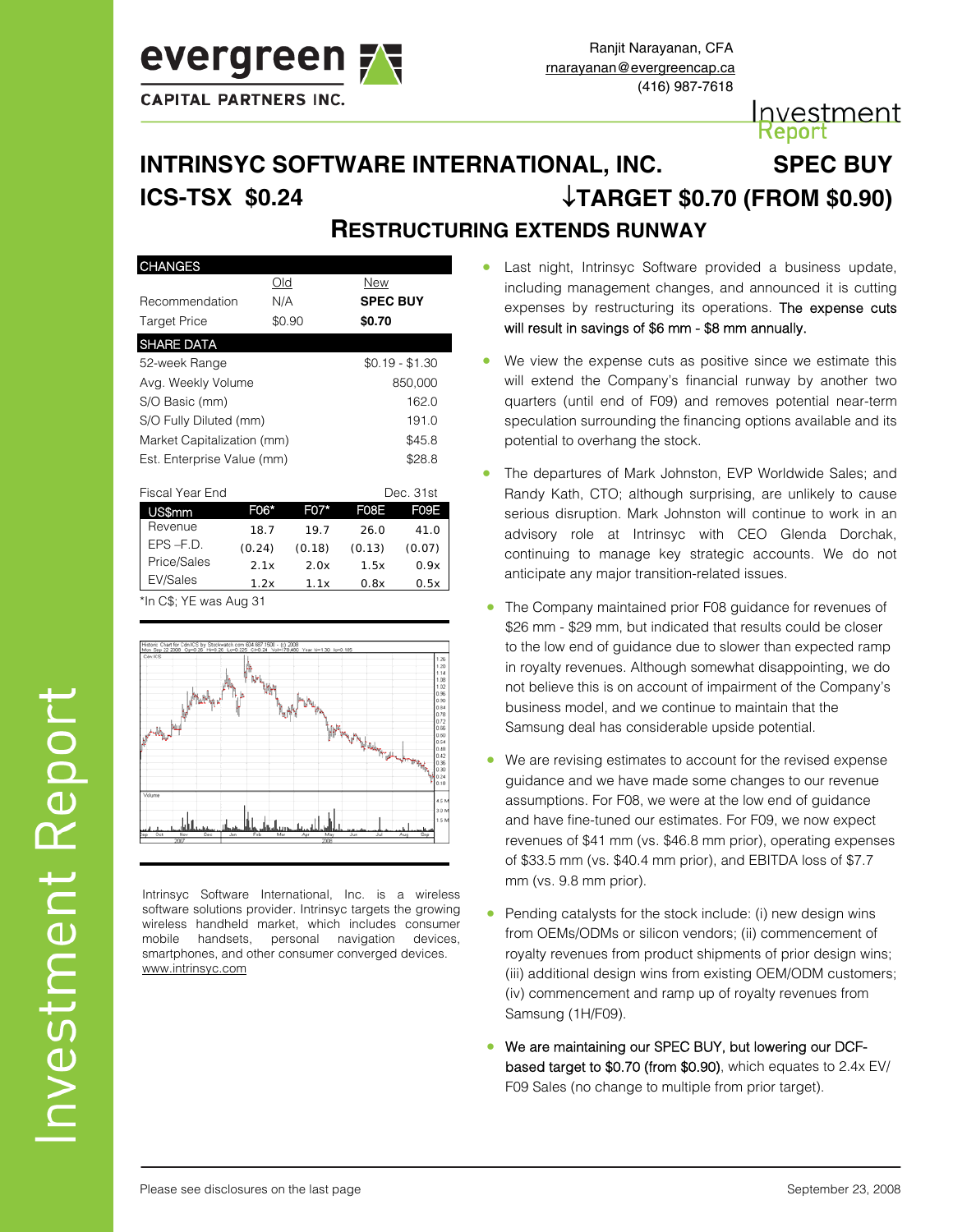# **RESTRUCTURING CUTS EXPENSES; OUTLOOK MAINTAINED**

Last night, Intrinsyc Software provided a business update, including management changes, and announced it is cutting expenses by restructuring its operations. Key highlights include: (i) Headcount is being reduced 20% (approximately 60 - 70 employees), resulting in annual cost saving of \$6 million - \$8 million (we estimate the Company will take \$1 mm charge in Q3/Q4); (ii) The departure of Chief Technology Officer Randy Kath and the moving of EVP Sales Mark Johnston into an advisory role; (iii) Guidance for F08 for revenues \$26 mm - \$29 mm reiterated with results expected to be closer to the lower end of guidance; and (iv) Company re-affirmed previous guidance of three additional design wins by the end of the year.

# **WHAT DOES ALL THIS MEAN?**

Cash Burn Being Addressed: The key takeaway, in our opinion, from the business update was the Company is demonstrating that it is serious about addressing its cash burn. With Intrinsyc consuming approximately \$25 mm in operating expenses a year, and the recent Destinator acquisition adding another \$12 mm to the expense base, there was the apprehension among investors that the Company may face a challenging cash position in mid-F09. We believe the expense cuts announced today will extend the Company's financial runway by another two quarters (we estimate until end of F09) and removes potential nearterm speculation surrounding financing options available and its potential to overhang the stock.

**Management Changes Unlikely to Cause Disruption:** The resignation of EVP Sales Mark Johnston came as a surprise, and senior management at Intrinsyc indicated that he was resigning for personal reasons. Mr. Johnston will continue to serve the Company in an advisory role and will support Tracy Rees, the newly appointed Chief Operating Officer, who takes on responsibility for Worldwide Sales as well. Mr. Rees, who joined Intrinsyc in 2007 as GM for Asia Pacific and was more recently running the services division, is a seasoned software industry executive with expertise in mobile and embedded systems technology. The stepping down of Mark Johnston, a 22-year veteran of Intel, does raise an eyebrow. While personal reasons may have played a role in his decision to resign, we believe the lack of execution may have also been a factor. However, the fact he is staying on to help the Company suggests that he is stepping down on good terms, thus the transition should be smooth. One concern investors may have is whether Tracy Rees has the relationships with OEMs/ODMs, especially in Asia, to drive the pipeline and design wins. Mr. Rees, during his tenure in Asia, has built important contacts with several existing OEM partners of Intrinsyc, and the Company confirmed that CEO Glenda Dorchak (who is also ex-Intel) continues to directly handle the relationships with strategic accounts like Samsung, Motorola, and Symbian.

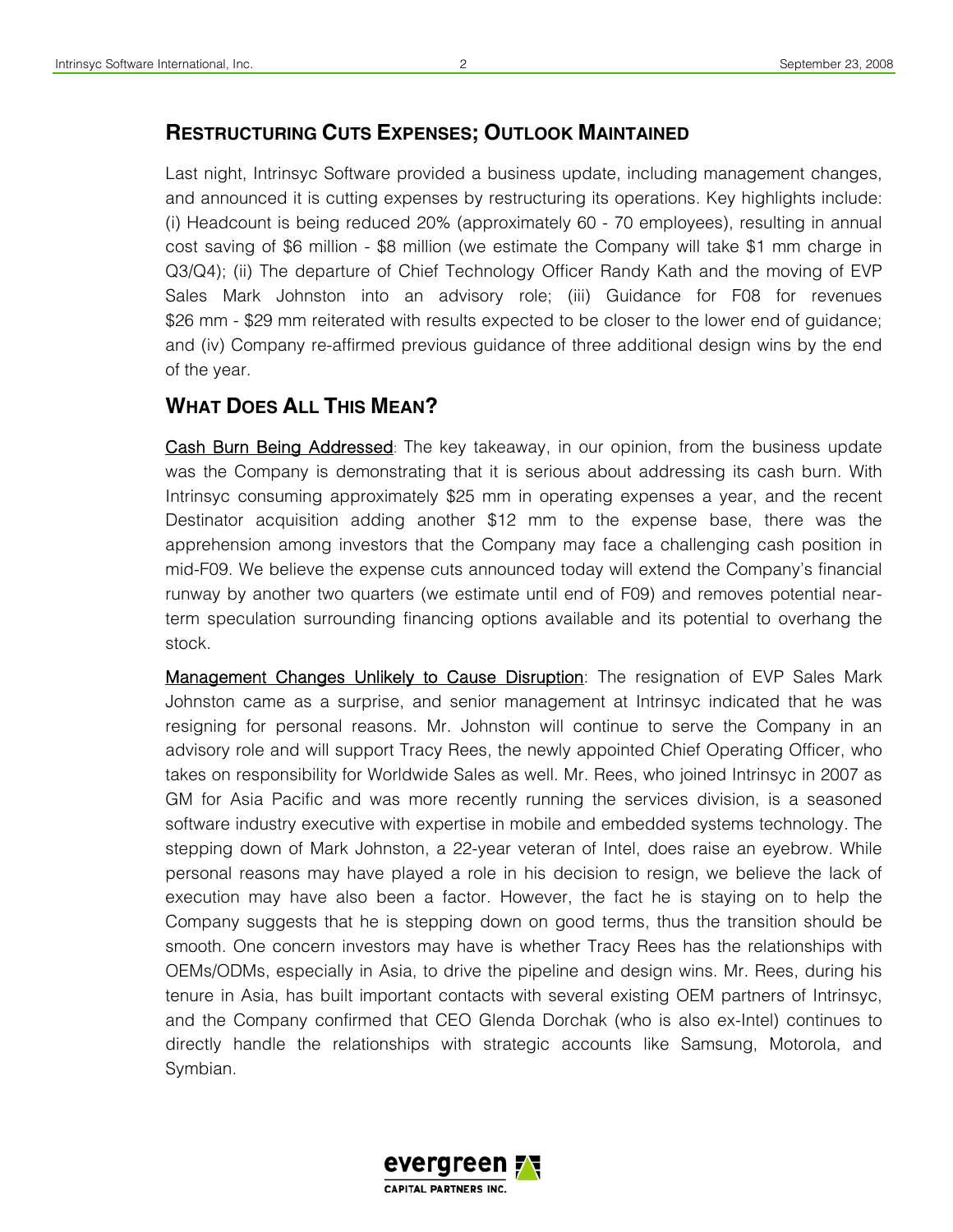Guidance, Royalty Ramp and Economic Headwind: The Company maintained prior F08 guidance for revenues of \$26 mm - \$29 mm, but indicated that results could be closer to the low end of guidance due to slower than expected ramp in royalty revenues, the launch schedules of products based on prior design wins being pushed out, and seasonal weakness at Destinator. This, coupled with a slowing worldwide economic outlook, also led to a cautious stance on guidance. Although the guidance outlook is somewhat disappointing, we note the Company is transitioning from a services-based business model to one based on software royalties; challenges associated with this transition might have resulted in some execution issues. In addition, the closing and integration of the Destinator acquisition (now completed) may have also been a distraction for management. With Destinator now integrated and product shipments based on prior design wins commencing (Mio Moov 380), we believe the refrenceability of having actual handheld products shipping validates the Soleus platform and could assist the Company in better managing the launch schedules of its OEM/ODM partners.

**Design Win Outlook:** Intrinsyc reaffirmed that it expects to close an additional three design wins before the end of the year. During recent Q2/F8 results (August), the Company indicated that its pipeline of design win opportunity remains at its highest ever, and in conversations we had with management yesterday, that design win pipeline outlook was reaffirmed. In our view, design win announcements would be a key, near-term catalyst for the stock as it would validate Soleus' relevance and viability during a period of considerable flux in the mobile operating system space given industry-changing moves from Google and Nokia/Symbian (see our Initiating Coverage report dated August 25, 2008). Although Soleus has been designed as a mobile development platform and does not directly compete with Symbian, there has been uncertainty as to how these industry developments will impact Intrinsyc. Additional design wins will be a key validation for Soleus and could set the stage for additional design wins from OEMs/ODMs that are waiting on the sidelines to see how the mobile industry software developments are playing out.

**Prior Design Win Updates**: To date, the Company has secured six design wins and the following is an update on their status:

- MiTAC We believe the Company has two design wins with MiTAC (design win # 1 and design win # 3). The Mio Moov 380 PND, a connected PND device, was launched by MiTAC in June 2008 with shipments having commenced in Q3. The commencement of handset shipments is a key milestone for Soleus and demonstrates the platform's viability. The device is initially targeted at the Taiwanese market and will be sold in Europe later on this year. We expect royalty revenue from this product in Q3 and are conservatively estimating royalty revenues of \$100K in Q3 from this product.
- MSI The MSI 5608 product was unveiled in January at the Consumer Electronics Show. The 5608 is a consumer handset that features personal navigation and Mobile Digital TV (MDTV) capabilities and has been in field trials since March. The product

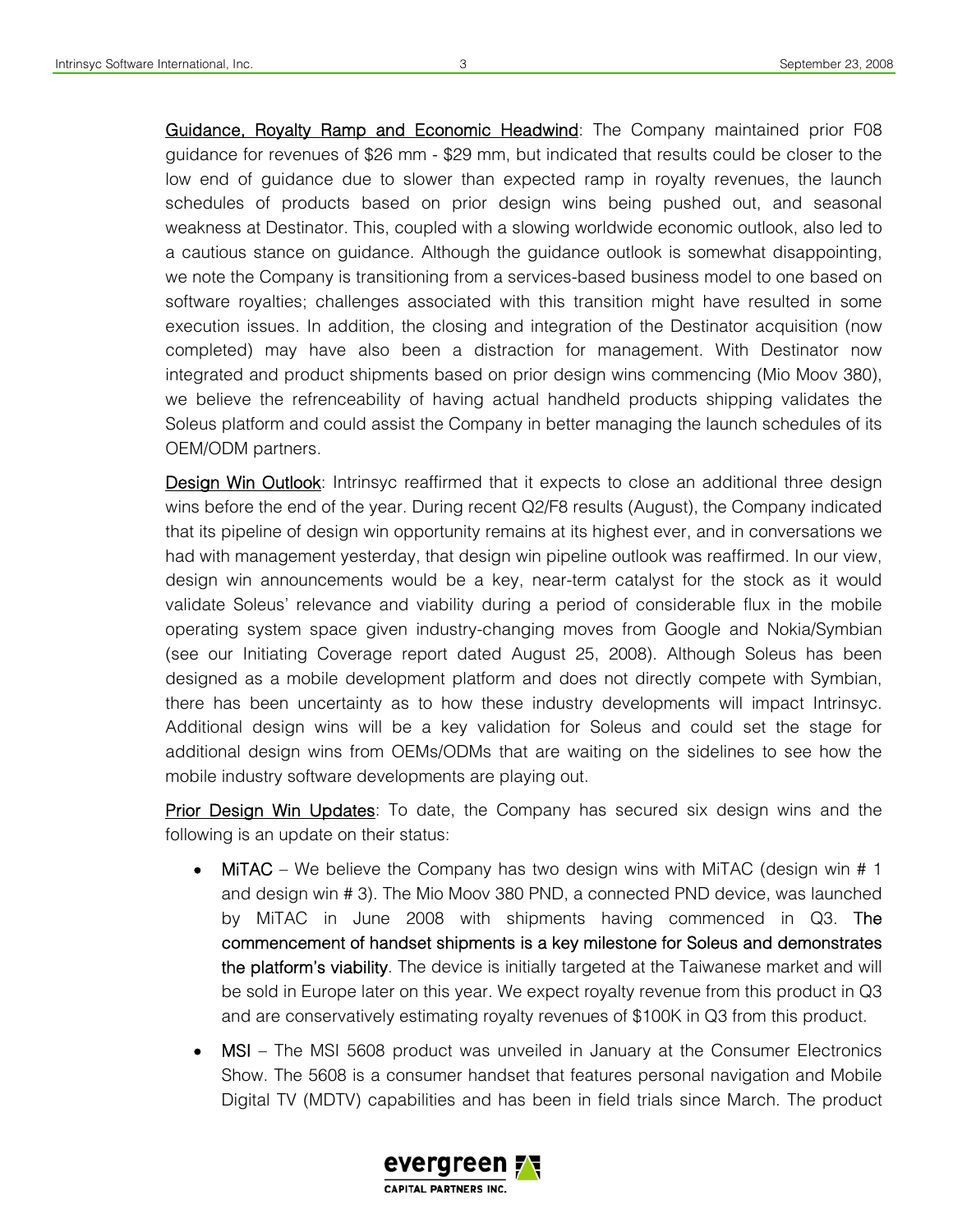has not yet been launched, although Intrinsyc has completed all Soleus-related work, and the delay is due to business reasons on the part of the customer. Intrinsyc did not provide visibility into the launch time frame of this product. We have royalty revenues from this product commencing only in Q3/F09.

- Quanta We believe the product based on Soleus will launch in  $Q4$  of this year. We are estimating revenues of \$200K from this product in F08.
- Unnamed Silicon Vendor This design win, which was secured in November 2007 with a chip vendor that specializes in GPS technology, is expected to yield a product in late F08. The Company indicated it is working closely with its silicon partners in comarketing efforts to target the silicon partners' OEM/ODM customers. We understand a device (GPS phone) is ready and the chip vendor's OEM client is likely to launch the device in Q4.
- Samsung LSI The Company indicated it expects Samsung LSI to begin shipping the reference kit for the new applications processor with Soleus bundled to its customers in Q4. Samsung's OEM and ODM customers will subsequently have to implement and complete the development of the reference kit for their respective devices. We expect products based on this processor to begin shipping only in Q1/F08 slightly behind schedule. The delay was on account of Samsung requesting several custom features which required additional work from Intrisnyc. Our previous checks with Samsung representatives at the World Mobile Congress in Barcelona (February 2008) indicate the application processor, in which they will be embedding Soleus, will be targeted at mobile devices such as PNDs, personal media players (PMPs), feature phones targeted at emerging market, as well as consumer electronic devices. We believe Samsung has a lead customer for this processor and is in discussions with several other prospects. We reiterate the Samsung relationship has the potential to surprise materially to the upside.

# **OUTLOOK AND PENDING CATALYSTS**

Services Business Strong: The Company's traditional services business remains strong and continues to build on the strength seen in 1H/F08. In Q3, the services division secured two significant engagements, which will add to the backlog and support the growing software business.

Slower Ramp for Software Business: The ramp up of the software business has been somewhat slower than expected as discussed above, but we believe the business model and business case of the software business remains relevant. Key data points to look for will be shipment volumes from products based on Soleus, with Samsung being one the most important near-term data points that would indicate the viability and potential of the Soleus

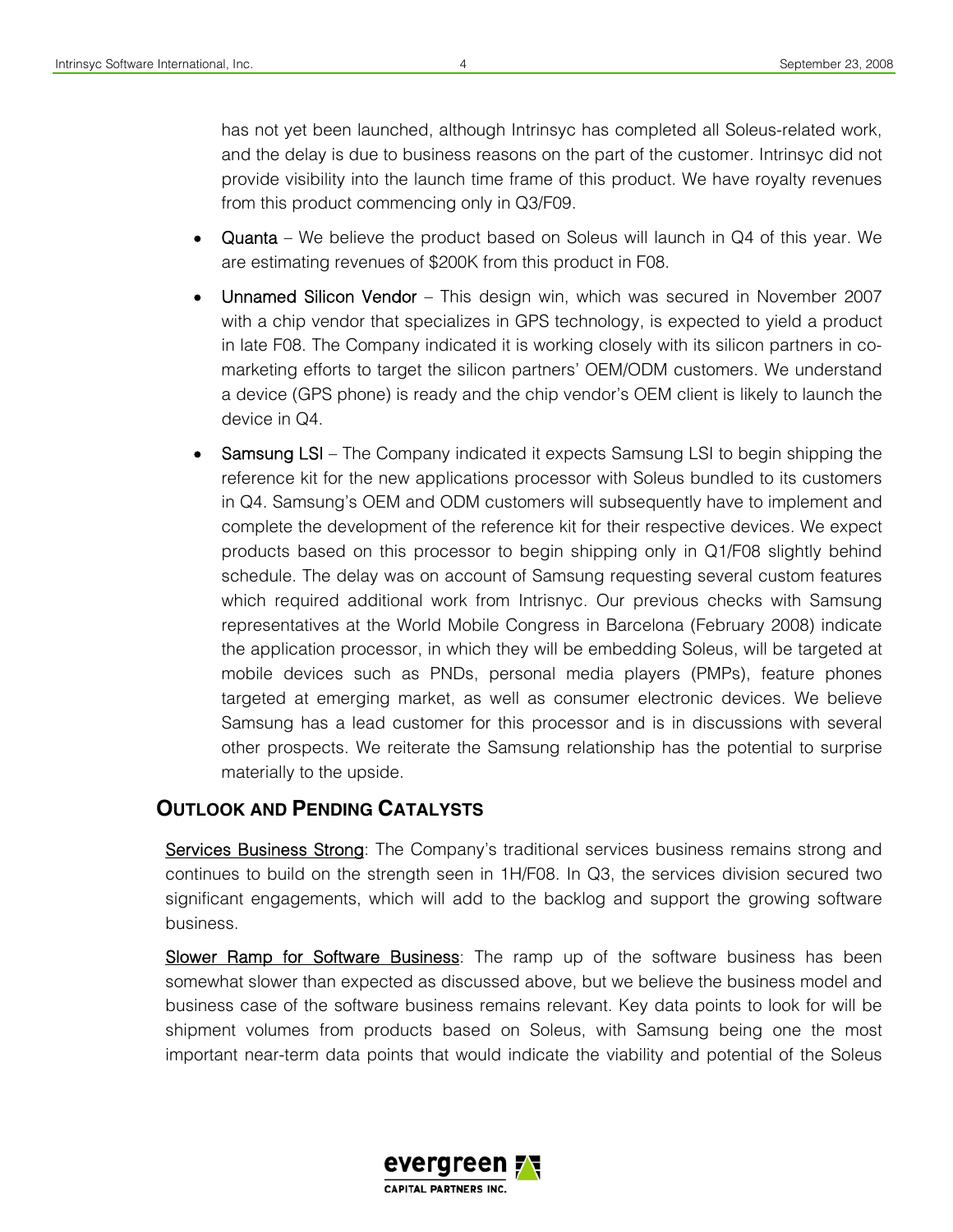offering. While there have been some delays in product launch/shipment milestones, all existing OEM/ODM partnerships appear to remain intact.

Revising Estimates: We are revising estimates to account for the revised expense guidance, and we have made some changes to our revenue assumptions as well. For F08, we were at the low end of guidance and have fine-tuned our estimates. For F09, we now expect revenues of \$41 mm (vs. \$46.8 mm prior), operating expenses of \$33.5 mm (vs. \$40.4 mm prior), and EBITDA loss of \$7.7 mm (vs. 9.8 mm prior). We are taking a conservative stance on F09 revenue outlook until further data points of shipment volumes and product launches are discernable.

|                    | F <sub>0</sub> 8E |          | F09E           |          |
|--------------------|-------------------|----------|----------------|----------|
| US\$ MM except EPS | <b>Revised</b>    | Original | <b>Revised</b> | Original |
| <b>Revenue</b>     | \$26.0            | \$27.0   | \$41.0         | \$46.8   |
| IY/Y Growth        | 32.0%             | 37.3%    | 57.7%          | 73.2%    |
| Op Ex              | \$30.1            | \$31.7   | \$33.6         | \$40.4   |
| % of revenues      | 115.8%            | 117.4%   | 82.0%          | 86.3%    |
| <b>EBITDA</b>      | $-$16.8$          | $-$17.7$ | $-$7.8$        | $-$9.8$  |
| EPS (FD)           | $-$0.11$          | $-$0.12$ | $-$0.05$       | $-$0.06$ |

### **Exhibit 1: Estimate Revision Summary**

Source: Evergreen Capital

Pending catalysts for the stock include:

- New design wins from ODMs/OEMs or silicon vendors;
- Commencement of royalty revenues ramp from previously secured design wins;
- Commencement and ramp up of royalties from Samsung deal (expected in Q1/F09);
- Additional design wins from existing ODM/OEM partners;
- Potential for accretive acquisitions.

# **VALUATION AND RECOMMENDATION**

Although last night's business update appeared to be a mixed bag with some positives (expense cuts, product shipment commencement, etc.) and some negatives (management changes, guidance outlook), we believe the Company has taken steps to address the immediate concern of sufficient financial resources to execute its business plan. The expense cuts give Intrinsyc additional financial runway and removes the near-term speculation that surrounds financing options available and its potential to overhang the stock.

Delays in product launches from certain prior design wins, longer than anticipated sales cycles for new design wins, and weak market sentiment have all led to Intrinsyc trading close



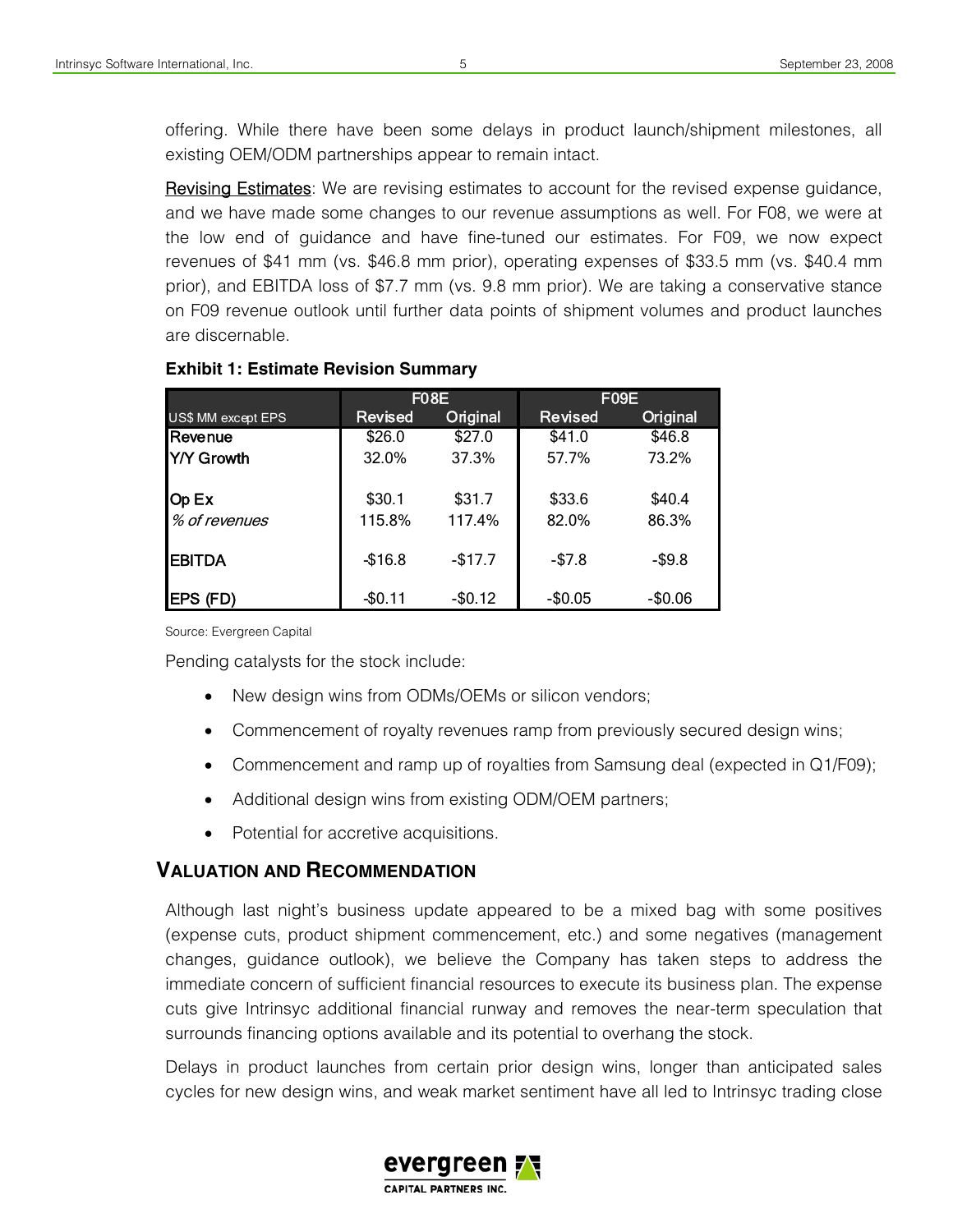.

to its all-time low. While the delays are disappointing, we believe the business model of the Company is not impaired, and in our opinion, the magnitude of the stock pullback has been overdone. We continue to believe Intrinsyc is well positioned to take advantage of the ongoing shake-up of the mobile OS market (we believe the en masse shift of RTOS to current generation platforms is inevitable) and has a management team that we believe will execute.

Maintaining Speculative Buy, Lowering Target to \$0.70 (from \$0.90): We are maintaining our SPECULATIVE BUY, but lowering our DCF-based target to \$0.70, which equates to 2.4x EV/F09 Sales (no change to multiple). On an EV/Sales basis, ICS trades at 0.4x consensus F2009 estimates – below its peers and well below industry leaders like RIM.

The stock is news-driven with design win announcements and product launches acting as potential catalysts for the stock. The stock could be volatile in the short term; however, we recommend investors take a medium-to-longer-term view of this story as we expect multiple expansions once royalty revenues commence and the Company transitions to a higher mix of high-margin software revenues and positive earnings.

Risks to Outlook: (i) Delays in securing new design wins; (ii) Product shipments below expectations negatively impacting royalty revenues; (iii) Departure of key management personnel; (iv) Economic slowdown; and (v) Competitive developments.